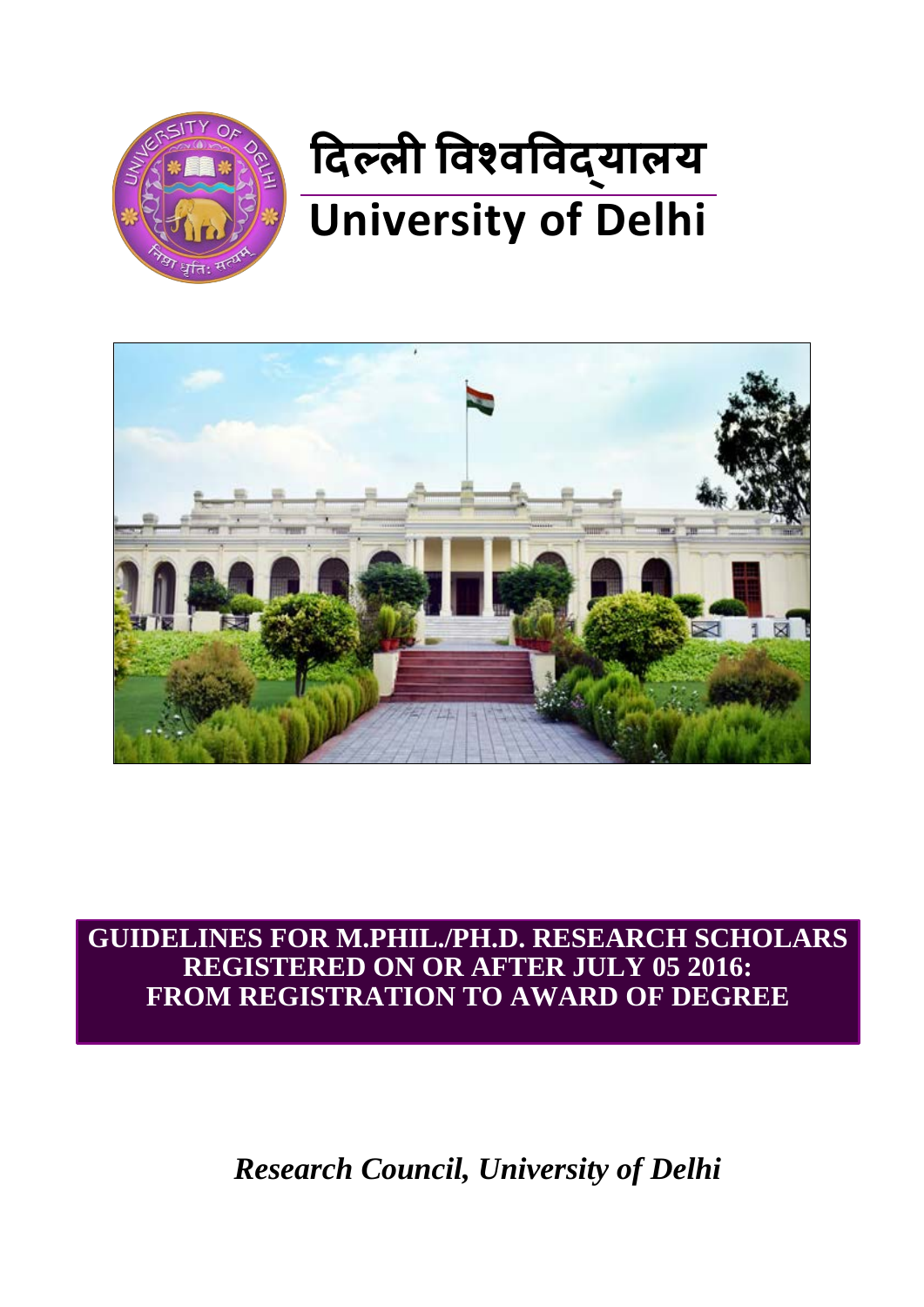| <b>INDEX</b> |
|--------------|
|--------------|

|    | <b>Contents</b>                                                                         | Page Nos.                |
|----|-----------------------------------------------------------------------------------------|--------------------------|
| 1. | <b>Guidelines Statement</b>                                                             | 1                        |
|    | 2. Fees and Registration                                                                | $\boldsymbol{l}$         |
|    | 3. Research Advisory Committee for Research Scholars                                    | 1                        |
|    | 4. Financial Assistance to Research Scholars                                            | $\boldsymbol{2}$         |
|    | <b>4.1 Research scholars with Financial Assistance</b>                                  | $\overline{2}$           |
|    | <b>4.2 Research scholars without Financial Assistance</b>                               | $\overline{2}$           |
|    | <b>4.3 Foreign Research scholars</b>                                                    | $\overline{2}$           |
|    | 5. Coursework                                                                           | $2 - 3$                  |
|    | <b>5.1 Assignment Outside University</b>                                                | $\overline{2}$           |
|    | <b>5.2 Credit Requirement</b>                                                           | $\overline{2}$           |
|    | 5.3 Role of RAC in the Coursework                                                       | $\overline{3}$           |
|    | 5.4 Attendance                                                                          | 3                        |
|    | 5.5 Certificate of Completion of Coursework                                             | 3                        |
|    | 5.6 Exemption from Ph.D. Coursework                                                     | $\overline{3}$           |
|    | 6. Duration of M.Phil./Ph.D. Programme                                                  | $3 - 4$                  |
|    | 6.1 Title and draft of M.Phil. Dissertation/Ph.D. Thesis                                | 3                        |
|    | 6.2 Span period                                                                         | $\overline{4}$           |
|    | <b>6.3 Extension beyond Span Period</b>                                                 | $\overline{4}$           |
|    | 6.4 Relaxation to Women candidate and Persons with Disability                           | $\overline{4}$           |
|    | 7. Pre-M.Phil./Pre-Ph.D. Presentation                                                   | $\overline{4}$           |
| 8. | <b>Submission of M.Phil. Dissertation/Ph.D. Thesis</b>                                  | $4 - 7$                  |
|    | 8.1 Requirement of Research Publication and Presentation in                             | $\overline{4}$           |
|    | <b>Conference/Seminar</b>                                                               |                          |
|    | 8.2 Content of Ph.D. Thesis                                                             | 5                        |
|    | 8.3 Request for Submission of M.Phil. Dissertation/Ph.D. Thesis                         | $\mathfrak s$            |
|    | 8.4 Action by HOD, DRC and BRS                                                          | 5                        |
|    | 8.5 Plagiarism Check for M.Phil. Dissertation/Ph.D. Thesis                              | 5                        |
|    | 8.6 Requirement of Shodhganga                                                           | 6                        |
|    | 8.7 Number of Copies of M.Phil. Dissertation and Ph.D. Thesis                           | 6                        |
|    | 8.8 List of documents required at the time of submission of the Ph.D.<br>thesis         | $6 - 7$                  |
|    | 8.9 List of documents required at the time of submission of the M.Phil.<br>dissertation | 7                        |
|    | 9. M.Phil. Dissertation/Ph.D. Thesis Evaluation and Viva-voce                           | $7 - 8$                  |
|    | <b>Examination</b>                                                                      |                          |
|    | 9.1 M.Phil.                                                                             | $\overline{\mathcal{L}}$ |
|    | 9.2 Ph.D.                                                                               | $7 - 8$                  |
|    | 10. Leave Permissible to Research Scholars                                              | $8 - 9$                  |
|    | 10.1 General leave and permission to pursue research related to Ph.D.                   | 8                        |
|    | work away from the University of Delhi                                                  |                          |
|    | 10.2 Maternity Leave/Child Care Leave                                                   | 9                        |
|    | 10.3 De-registration                                                                    | 9                        |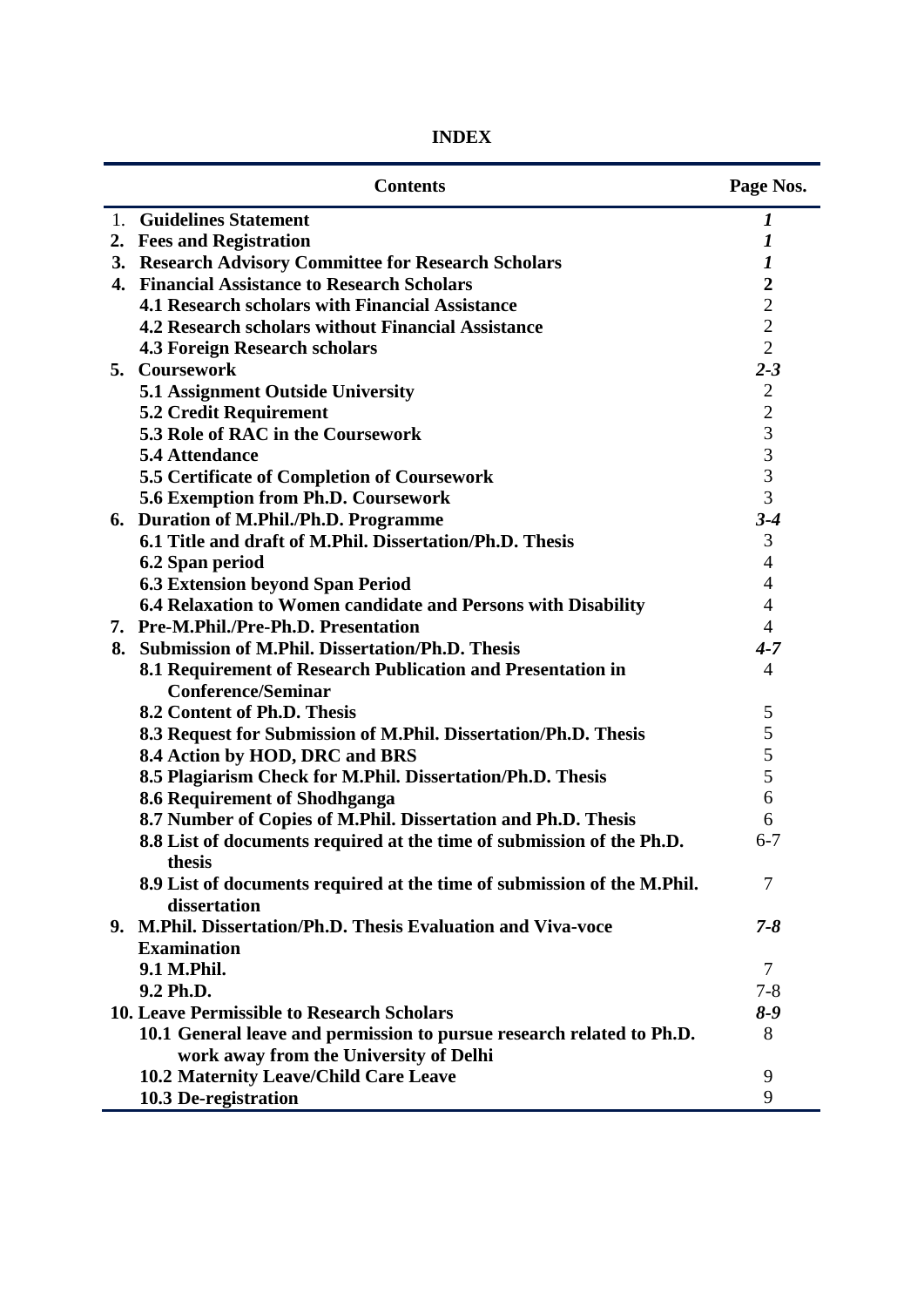# **1. Statement**

These Guidelines are based on Ordinance VI which conforms with UGC Gazette (Minimum Standards and Procedure for Award of M.Phil./Ph.D. Degree) Regulations, 2016.

#### **2. Fees and Registration**

- The duly constituted M.Phil. Committee as per Ordinance VI will select the candidates for M.Phil. Programme.
- For Ph.D. Programme, on the basis of the recommendation of the duly constituted DRC as per Ordinance VI, a memorandum for provisional registration and payment of fees will be issued to the selected Ph.D. candidates after due approval by the duly constituted BRS as per Ordinance VI.
- The selected applicants have to pay admission fee on or before a specified date decided by the BRS/University through online admission portal.
- The date of fee submission (after the approval from BRS for Ph.D. and M.Phil. Committee for M.Phil. Research Scholars) will be designated as the date of registration.
- The registration of candidates in the Ph.D. programme may be confirmed by the BRS based on the recommendation of the DRC after completion of coursework. The registration of candidates in the M.Phil. programme may be confirmed by the M.Phil. Committee after completion of coursework.

# **3. Research Advisory Committee for Research Scholars**

- There shall be a Research Advisory Committee (RAC) for every research scholar, duly approved by the M.Phil. Committee/ DRC. The Supervisor of the research scholar shall be the Convener of this Committee. The Committee will have at least three members, with at least one faculty member other than the Supervisor from the Department. This Committee shall have the following responsibilities:
	- (a) To review the research proposal and finalize the topic of research.
	- (b) To guide the research scholar to develop the study design and methodology of research and identify the course(s) that he/she may have to do.
	- (c) To periodically review and assist in the progress of the research work of the research scholar.
- The research scholar shall appear before the RAC once in six months to make a presentation of the progress of his/her work for evaluation and further guidance. The six monthly progress reports with the comments of the RAC shall be submitted to the M.Phil. Committee/DRC with a copy to the research scholar.
- In case the progress of the research scholar is unsatisfactory, the RAC shall record the reasons for the same and suggest corrective measures. If the research scholar fails to comply with these corrective measures, the RAC may recommend to the M.Phil. Committee DRC with specific reasons for cancellation of the registration of the research scholar.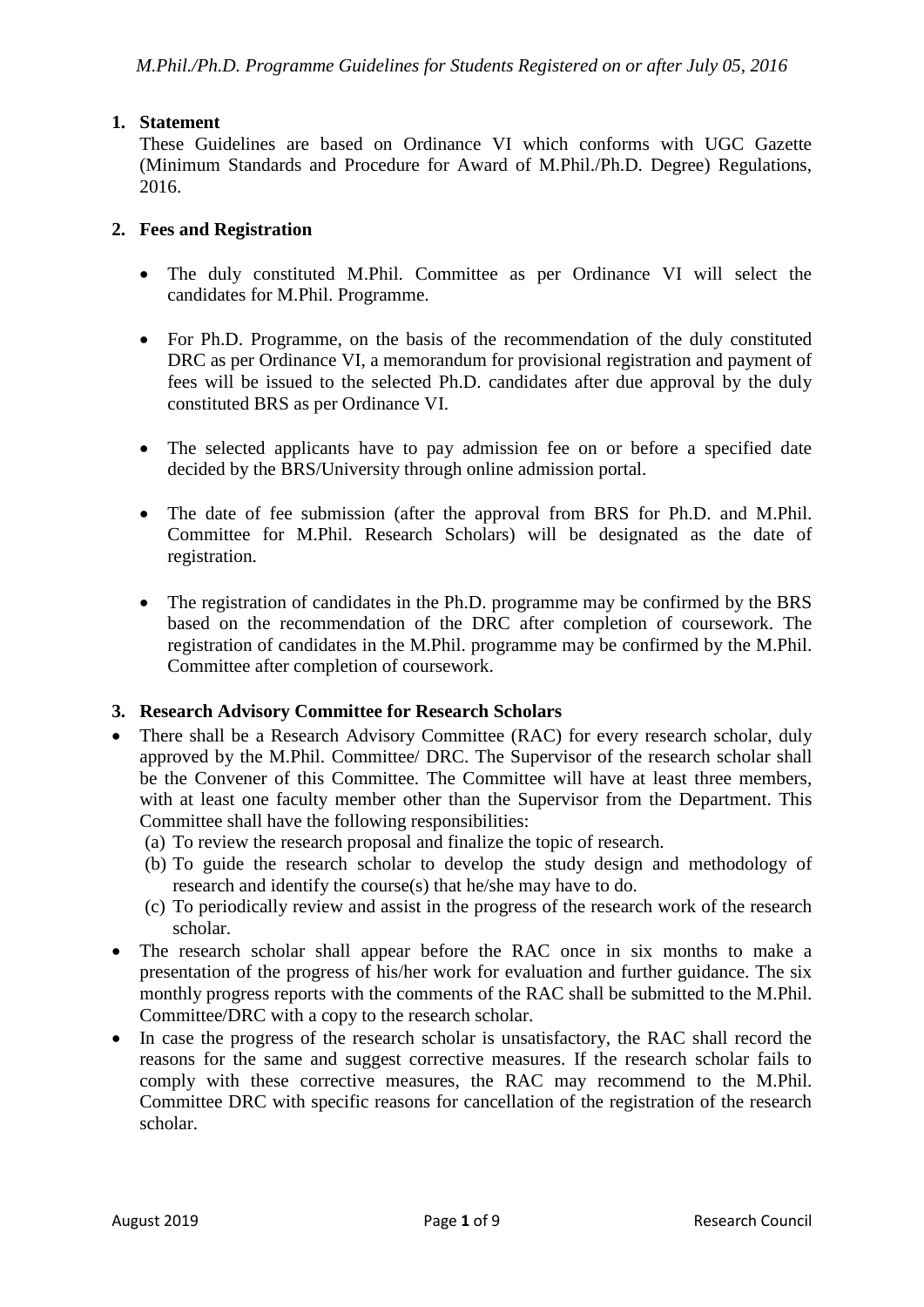### **4. Financial Assistance to Research Scholars**

#### **4.1 Research scholars with Financial Assistance**

- Research scholars who have cleared National Level Examinations with JRF or equivalent shall get financial assistance from the concerned funding agency.
- Research scholars who are working in projects as JRF and SRF shall get financial assistance from the designated projects.

#### **4.2 Research scholars without Financial Assistance**

- Research scholars, who do not have any financial assistance, may be awarded Non-NET UGC fellowships. The University, depending on the grant available from UGC, will determine the number of fellowships under this category annually.
- Financial assistance shall not be provided where the research scholar is availing paid study leave.

#### **4.3 Foreign Research scholars**

• Foreign research scholars must show proof of financial support for the duration of the M.Phil./Ph.D. enrolment.

#### **5. Coursework**

Each M.Phil./Ph.D. research Scholar must complete the coursework prescribed by the concerned department.

#### **5.1 Assignment Outside University**

The research scholars shall not be allowed to take up any assignment outside the University during the coursework.

# **5.2 Credit Requirement**

- As per UGC Regulations 2016, the credit assigned to the M.Phil./Ph.D. coursework shall be a minimum of 08 credits and a maximum of 16 credits. The coursework shall be treated as prerequisite for M.Phil./Ph.D. preparation. A minimum of four credits shall be assigned to one or more courses on Research Methodology which could cover areas such as quantitative methods, computer applications, research ethics and safety and review of published research in the relevant field, training, field work, etc. Other courses shall be advanced level courses preparing the students for Ph.D. degree.
- The credits of the coursework shall be transferable between the Departments of the University and inter-university, subject to their acceptance by the M.Phil. Committee/DRC.
- A M.Phil./Ph.D. scholar has to obtain a minimum of 55% of marks or its equivalent grade in the UGC 7-point scale (or an equivalent grade/CGPA in a point scale wherever grading system is followed) in the coursework in order to be eligible to continue in the programme and submit the dissertation/thesis.
- The M.Phil. dissertation will have a total of 300 marks (12 credits), including marks for viva-voce examination.
- All research scholars admitted to M.Phil./Ph.D. Programme shall be required to complete the coursework within initial one or two semesters.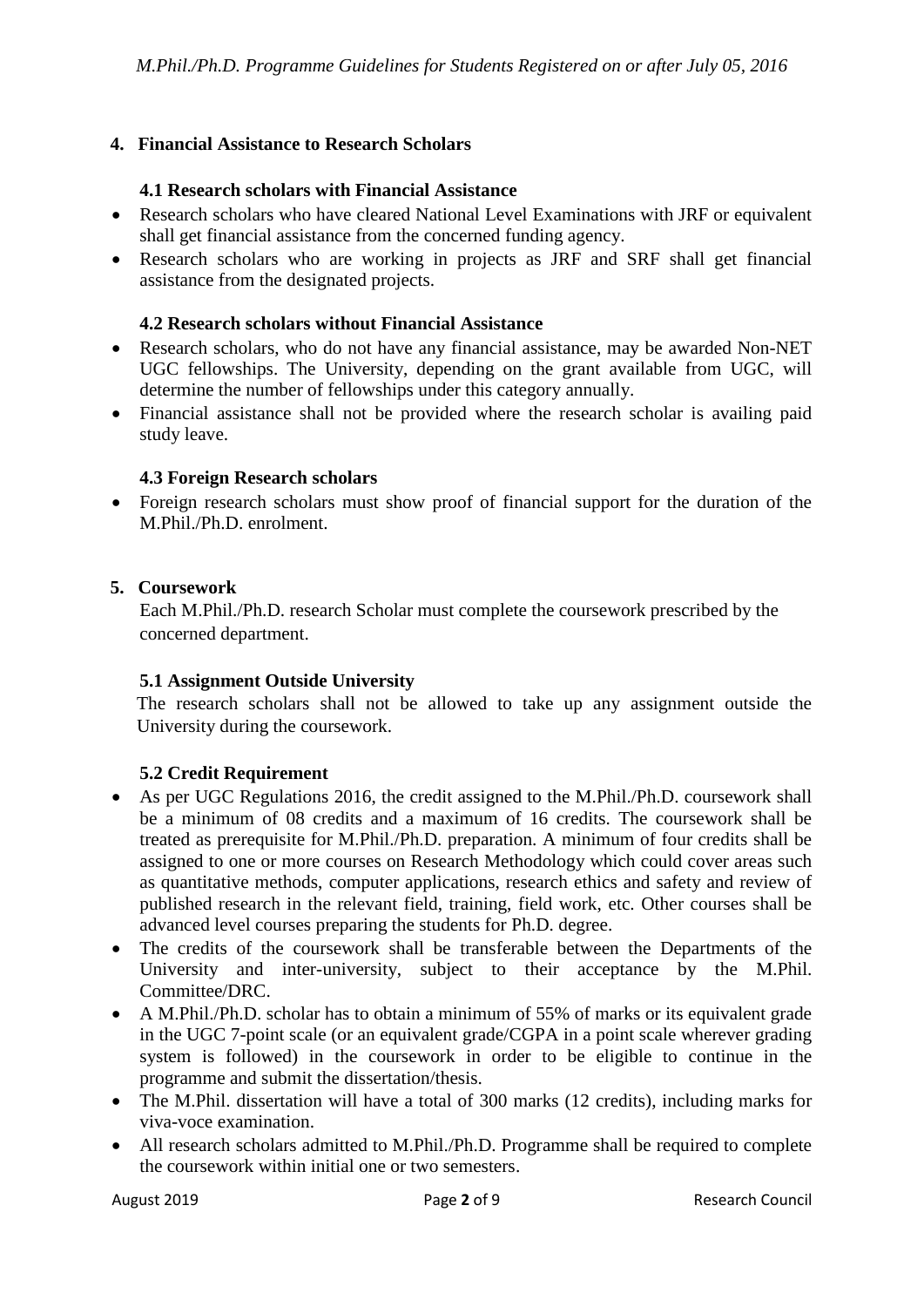### **5.3 Role of RAC in the Coursework**

- The Department where the research scholar pursues his/her research shall prescribe the course(s) to him/her based on the recommendations of the RAC of the research scholar.
- Marks/Grades in the coursework, including Research Methodology courses shall be finalized after a combined assessment by the RAC and the Department and the final marks/grades shall be communicated to the BRS through DRC.

### **5.4 Attendance**

• Research scholars shall be required to attend lectures (coursework) and participate in seminars arranged in the Department during the programme. The minimum percentage of lectures to be attended during the coursework will be two-thirds of the lectures delivered in all courses, individually.

#### **5.5 Certificate of Completion of Coursework**

• The M.Phil. Committee/DRC shall satisfy itself that each research scholar has completed the requirement of coursework. The Head of the Department (HOD) shall provide to the student a certificate of completion of coursework and names of courses opted by each student. If a research scholar fails to qualify the coursework, he/she may be allowed to reappear only once, within six months of the declaration of result. If the result is still found unsatisfactory, the M.Phil. Committee/DRC may recommend cancellation of his/her registration. This may be reported to the BRS in case of Ph.D. scholars. Under special circumstances (e.g. medical reasons), a final decision may be taken by BRS on the recommendation of the DRC for Ph.D. scholars and M.Phil. Committee in case of M.Phil. scholars.

#### **5.6 Exemption from Ph.D. Coursework**

• Research scholars already holding M.Phil. Degree or equivalent M.Phil. Degree (equivalence to be determined by DRC) and admitted to the Ph.D. programme, or those who have already completed the coursework in M.Phil. of University of Delhi and have been permitted to proceed to the Ph.D. programme, may be exempted by the DRC from the Ph.D. coursework. All other research scholars admitted to the Ph.D. programme shall be required to complete the Ph.D. coursework prescribed by the Department.

#### **6. Duration of M.Phil./Ph.D. Programme**

# **6.1 Title and draft of M.Phil. Dissertation/Ph.D. Thesis**

- After admission to Ph.D. programme, the research scholar in consultation with the Supervisor, may propose a tentative title for Ph.D. thesis within one year. However, the final title for the Ph.D. thesis must be decided at the time of the Pre-Ph.D. presentation. The final title will be subject to approval of the DRC and the BRS.
- Upon satisfactory completion of coursework, and obtaining the marks/grade prescribed as the case may be, the M.Phil./Ph.D. scholar shall be required to undertake research work and produce a draft dissertation/thesis within a reasonable time, as stipulated by the University based on UGC Regulations, 2016.
- The thesis must be a piece of original research work characterized either by the discovery or new facts, or by a fresh interpretation of facts or theories. In either case, it should show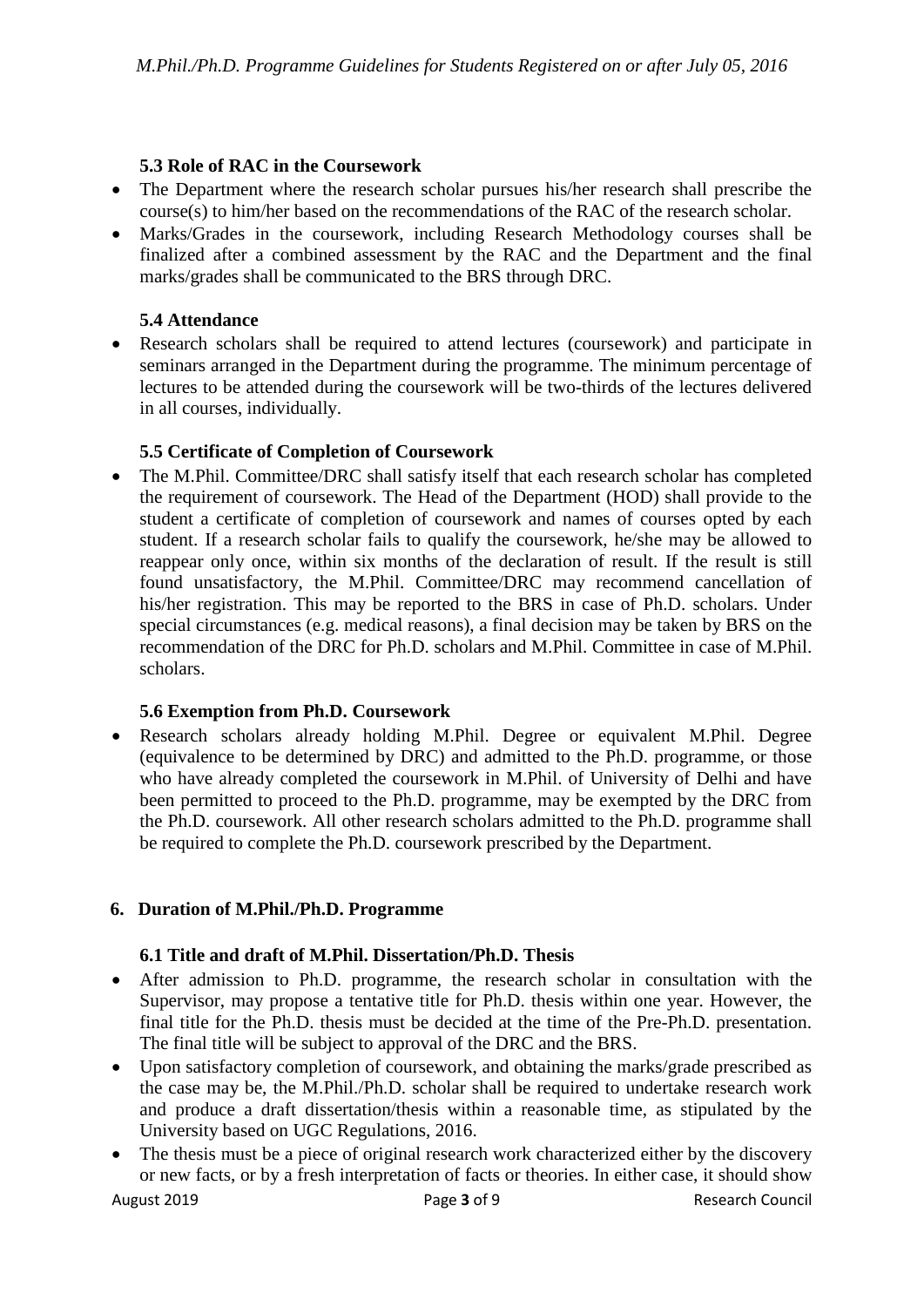the research scholar's capacity for critical examination and judgment. It must be satisfactory as far as its language and presentation are concerned.

# **6.2 Span period**

- M.Phil. Programme shall be for a minimum duration of two (2) consecutive semesters/one year and a maximum of four (4) consecutive semesters/two years.
- Ph.D. programme shall be for a minimum duration of three years from the date of registration, including coursework and up to a maximum of six years.

# **6.3 Extension beyond Span Period**

- The M.Phil. Committee may grant an extension of up to one year, on the recommendation of the Supervisor and the RAC.
- For Ph.D. scholars, beyond a period of six years, a six-month extension can be granted by the BRS on written justification for the delay by the research scholar. The request of the research scholar must be recommended by the Supervisor and DRC of the respective Department.
- Only in exceptional cases, with specific recommendations and justification from the Supervisor, DRC and BRS, the Vice Chancellor may recommend extension beyond six and a half years in case of Ph.D. scholars.

# **6.4 Relaxation to Women candidate and Persons With Disability**

• Women candidates and Persons With Disability (more than 40% disability) may be allowed a relaxation of one year for M.Phil. and two years for Ph.D. in the maximum duration.

# **7. Pre-M.Phil./Pre-Ph.D. Presentation**

- Prior to submission of the thesis, the research scholar shall make a Pre-M.Phil./Pre-Ph.D. presentation in the Department, before the RAC, wherever applicable, which shall also be open to all faculty members and other students. The feedback and comments obtained from them may be suitably incorporated in the draft dissertation/thesis in consultation with the RAC.
- The final title for the Ph.D. thesis must be decided at the time of the Pre-Ph.D. presentation.
- The research scholar shall submit the thesis after pre-Ph.D. presentation within a period of six months.

# **8. Submission of M.Phil. Dissertation/Ph.D. Thesis**

#### **8.1 Requirement of Research Publication and Presentation in Conference/Seminar**

- A Ph.D. research scholar shall publish at least one research paper in a refereed journal before submission of the thesis and produce evidence for the same in the form of an acceptance letter or a reprint. This has to be certified by the Supervisor and the HOD.
- M.Phil. scholars shall present at least one paper (oral or poster) in conference/seminar before the submission of dissertation.
- Ph.D. scholars shall make two paper presentations (oral or poster) in conference/seminars before the submission of the thesis and produce evidence for the same in the form of a presentation certificate. This has to be certified by the Supervisor and the HOD.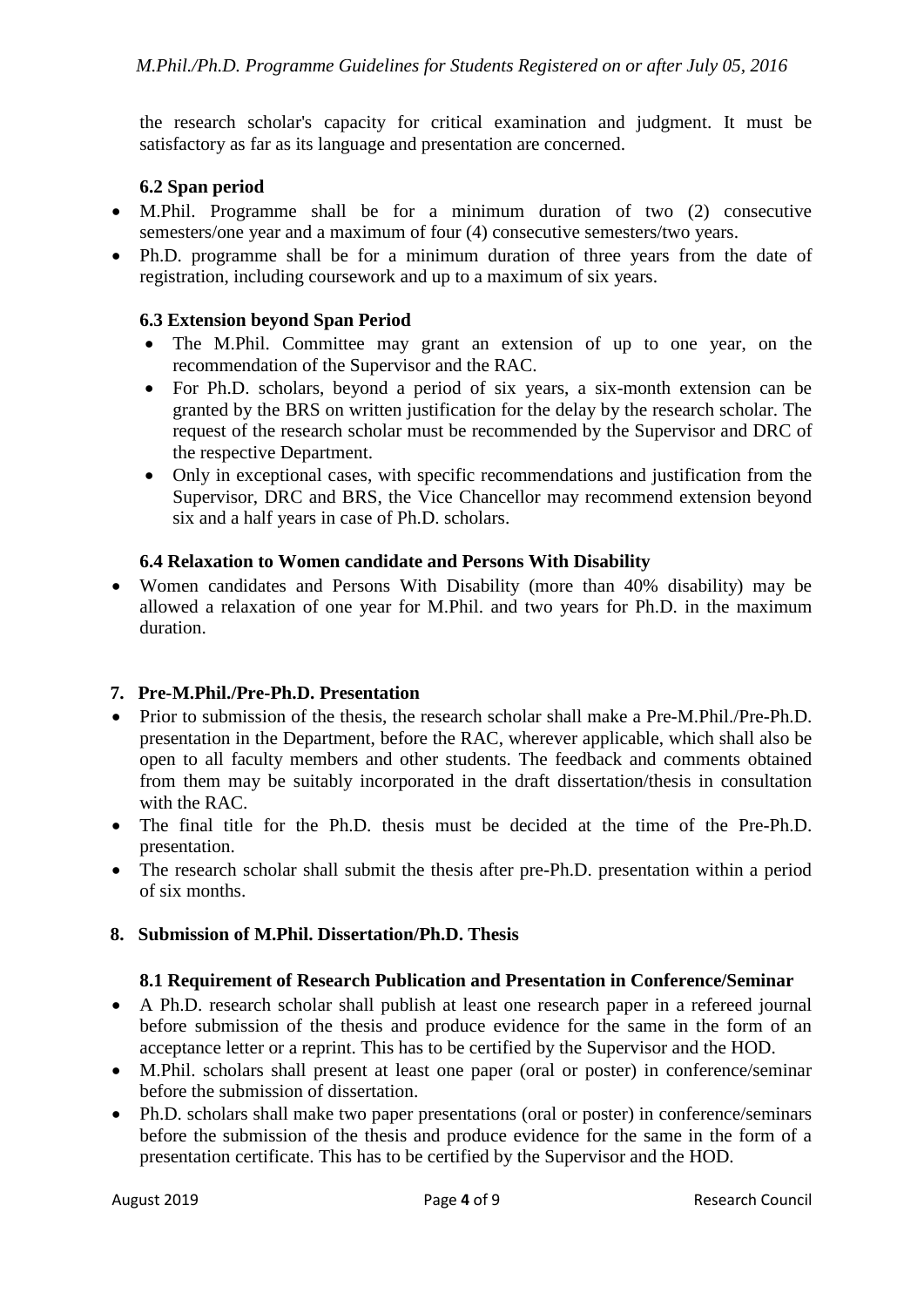# **8.2 Content of Ph.D. Thesis**

• The research scholar may incorporate in the thesis the contents of any work published by him/her on the subject during the course of his/her Ph.D. and shall indicate the same in the thesis. If any content of the published work has been incorporated in the thesis of one of the authors, then the same content cannot be included by any of the other authors for award of any degree or diploma.

### **8.3 Request for Submission of M.Phil. Dissertation/Ph.D. Thesis**

- Request for submission of Ph.D. thesis shall be forwarded by the Supervisor to the HOD for consideration by the DRC. The following documents are required to be submitted:
	- (a) Approval of the final Ph.D. thesis title from the DRC and BRS.
	- (b) Certificate from the HOD regarding pre-Ph.D. presentation.
	- (c) Abstract of the thesis including Table of Contents.
	- (d) Notice of submission in the prescribed form.

# **8.4 Action by HOD, DRC and BRS**

- The HOD shall convene a meeting of the DRC within one month of submission of the abstract with Supervisor of the thesis as an invitee.
- The DRC in the meeting shall recommend a panel of a minimum of six external examiners, who shall be eminent scholars and specialists in the area of the thesis, normally not more than one from the same Department of a particular University/Institute.
- The concerned BRS shall review the recommendations of the DRC and forward them to the Examination Branch within one month of the submission of the thesis.
- In order to avoid delay, the Chairman of the respective BRS may approve the panel of examiners duly recommended by the concerned DRC and report the same, in the next meeting of BRS.

# **8.5 Plagiarism Check for M.Phil. Dissertation/Ph.D. Thesis**

University Grants Commission (Promotion of Academic Integrity and Prevention of Plagiarism in Higher Educational Institutions) Regulations, 2018 will be applicable for M.Phil. and Ph.D. Research Scholars.

- Each thesis will go through a Plagiarism Check that will be verified by the University Library before submission. The certificate of verification given by the library has to be submitted along with the thesis at the time of thesis submission in the Examination Branch. The thesis has to be submitted within 30 days from the date of' plagiarism check.
- While submitting for evaluation, the dissertation/thesis shall have an undertaking from the research scholar and a certificate from the Supervisor attesting to the originality of the work, vouching that there is no plagiarism and that the work has not been submitted for the award of any other degree/diploma of the same Institution where the work was carried out, or to any other Institution. The HOD shall countersign these certificates for submission of the M.Phil. dissertation/Ph.D. thesis.
- In case of resubmission, the same procedure may be followed.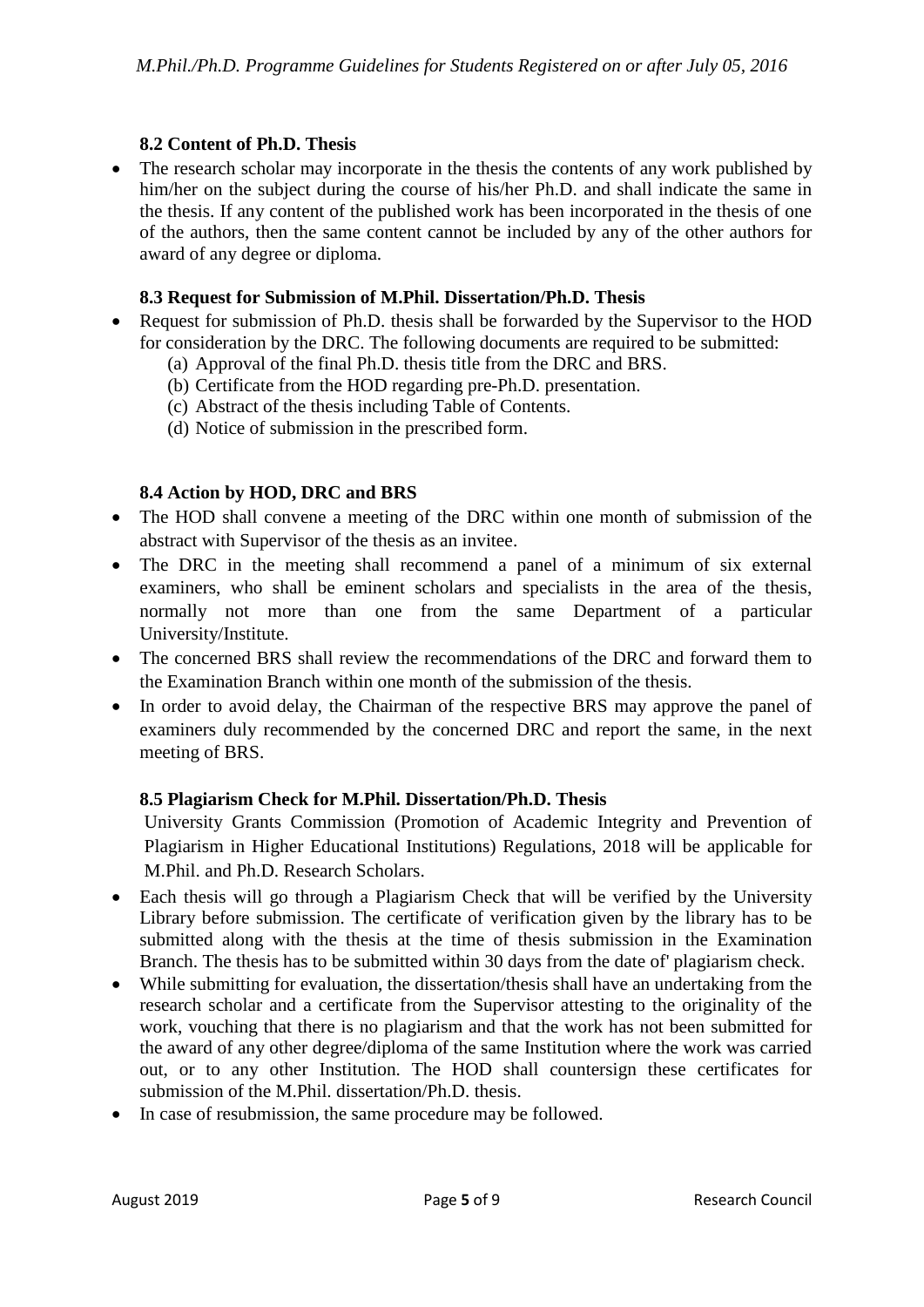# **8.6 Requirement of Shodhganga**

The research scholar shall also attach a Student Approval Form in the format provided by the UGC for hosting and distributing their thesis in digital format in 'Shodhganga', or any other server designated for this purpose by UGC.

### **8.7 Number of Copies of M.Phil. Dissertation and Ph.D. Thesis**

- The Ph.D. research scholar shall submit four double sided typed and printed (03) softbound & 01 hardbound) copies of the Ph.D. thesis to the Examination Branch of the University.
- The M.Phil. research scholar shall submit four double sided typed and printed (03) softbound & 01 hardbound) copies of the M.Phil. Dissertation to the concerned Department.
- The softcopy of the Ph.D. thesis must be submitted in specified media (CD/DVD) in specified formats (Open Office/MS office Document Format, Tex. Latex, PDF or another standard Format) that are convertible to PDF file and along with corresponding PDF file. This must indicate name of Research Scholar, Department and Signature of Supervisor.

#### **8.8 List of documents required at the time of submission of the Ph.D. thesis.**

A comprehensive list and required forms/templates are given in the examination portal (can also be collected from Exam-IV) for submission of Ph.D. Thesis. Kindly check the examination branch portal for any changes from time to time.

List of documents required at the time of submission is as follows:

- (a) Thesis Submission form
- (b) Registration Letter from BRS (BRS memorandum of Ph.D. registration)
- (c) Joining Report
- (d) Registration Confirmation Letter from BRS (after completion of coursework)
- (e) Extension Letter (if any)
- (f) Supervisor Change letter (if required)
- (g) Copy of the approval of the final Ph.D. thesis title from the DRC/BRS.
- (h) Certificate from the HOD regarding successful completion of Pre-Ph.D. presentation along with date of presentation
- (i) Soft and hard copy of abstract along with the table of content of the thesis duly signed by Research Scholar, Supervisor and HOD
- (j) No dues certificates from the Library, Health Centre and Computer Centre, etc.
- (k) Certificate of Originality to be incorporated in Thesis (Duly signed by the Research Scholar, Supervisor and HOD)
- (l) Student Approval Form to be incorporated in Thesis (Duly signed by Supervisor with Seal)
- (m)Plagiarism Verification Report Duly Signed by Supervisor/Head and Librarian with Seal
- (n) One research paper in refereed journal should be published/ accepted at the time of thesis submission. Attach Hard Copy of Published Paper/Acceptance Letter (with copy of accepted paper with ISSN No). This has to be certified by the Supervisor and the HOD. The Student Name in the publication should be same as that registered in University of Delhi.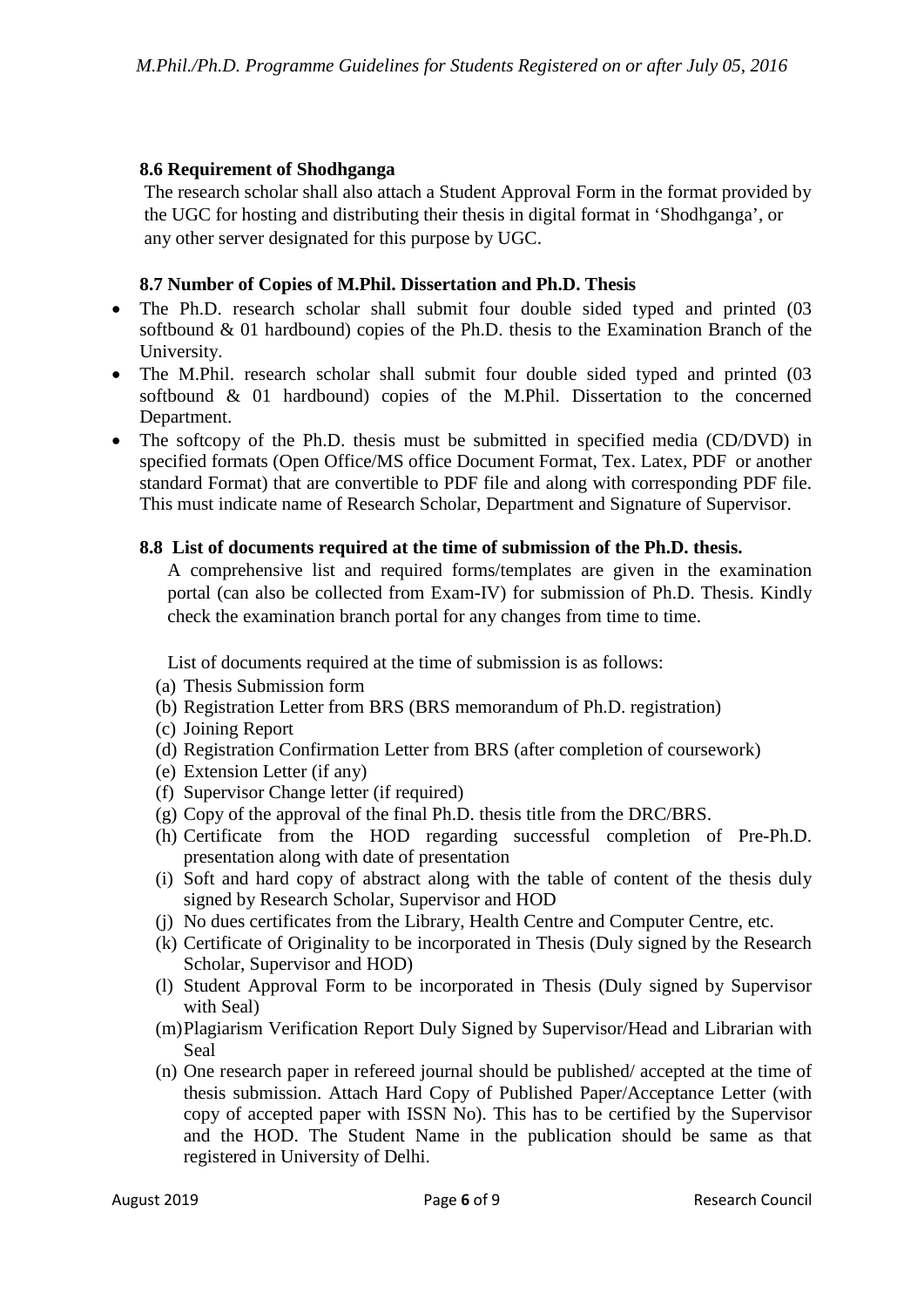- (o) Evidence of two paper presentations (oral or poster) in conference/seminars before the submission of the thesis in the form of a presentation certificate. This has to be certified by the Supervisor and the HOD.
- (p) Supervisor Certificate for Exclusion of Self Published Work, With Sign & Seal of Supervisor/HOD.

### **8.9 List of documents required at the time of submission of the M.Phil. dissertation.**

- (a) Extension Letter (if any)
- (b) Supervisor Change letter (if required)
- (c) No dues certificates from the Library, Health Centre, Computer Centre etc.
- (d) Plagiarism Verification Report Duly Signed by Supervisor/Head and Librarian with Seal
- (e) Evidence of at least one paper presentation (oral or poster) in conference/seminar before the submission of dissertation and produce evidence for the same in the form of a presentation certificate. This has to be certified by the Supervisor and the HOD.
- (f) 01 CD's (Chapter wise in PDF) Write Name, Department & Supervisor Sign on CD.

#### **9. M.Phil. Dissertation/Ph.D. Thesis Evaluation and Viva-voce Examination**

In case of issues related to Intellectual Property Rights, necessary patents shall be filed before disclosure in seminar.

9.1. M.Phil.

- The M.Phil. dissertation submitted by a research scholar shall be evaluated by his/her Research Supervisor and at least one external examiner who is not in the employment of the University.
- The viva-voce examination, based among other things, on the critiques given in the evaluation report, shall be conducted by Research Supervisor and at least one external examiner who is not in the employment of the University together, and shall be open to be attended by Members of the RAC, all faculty members of the Department, other research scholars and other interested experts/researchers.
- If the evaluation report of the external examiner in case of M.Phil. dissertation is unsatisfactory and does not recommend viva-voce, the Department shall send the dissertation to another external examiner and the viva-voce examination shall be held only if the report of the latest examiner is satisfactory. If the report of the latest examiner is also unsatisfactory, the dissertation/thesis shall be rejected and the research scholar shall be declared ineligible for the award of the degree.
- An open viva-voce by the M.Phil. Scholar may also be done through Skype/Videoconferencing, if required.

# **9.2. Ph.D.**

- The Ph.D. thesis submitted by a research scholar shall be evaluated by his/her Supervisor and at least two external examiners, who are/were not in employment of the University, of whom one examiner may be from outside the country. Those who have retired from the University of Delhi, may not be appointed as external examiners.
- The examiners may (i) recommend that the degree be awarded; (ii) recommend that the degree be awarded subject to corrections/revision being made in consultation with the Supervisor before viva-voce; (iii) ask for resubmission of the thesis or (iv) reject the thesis.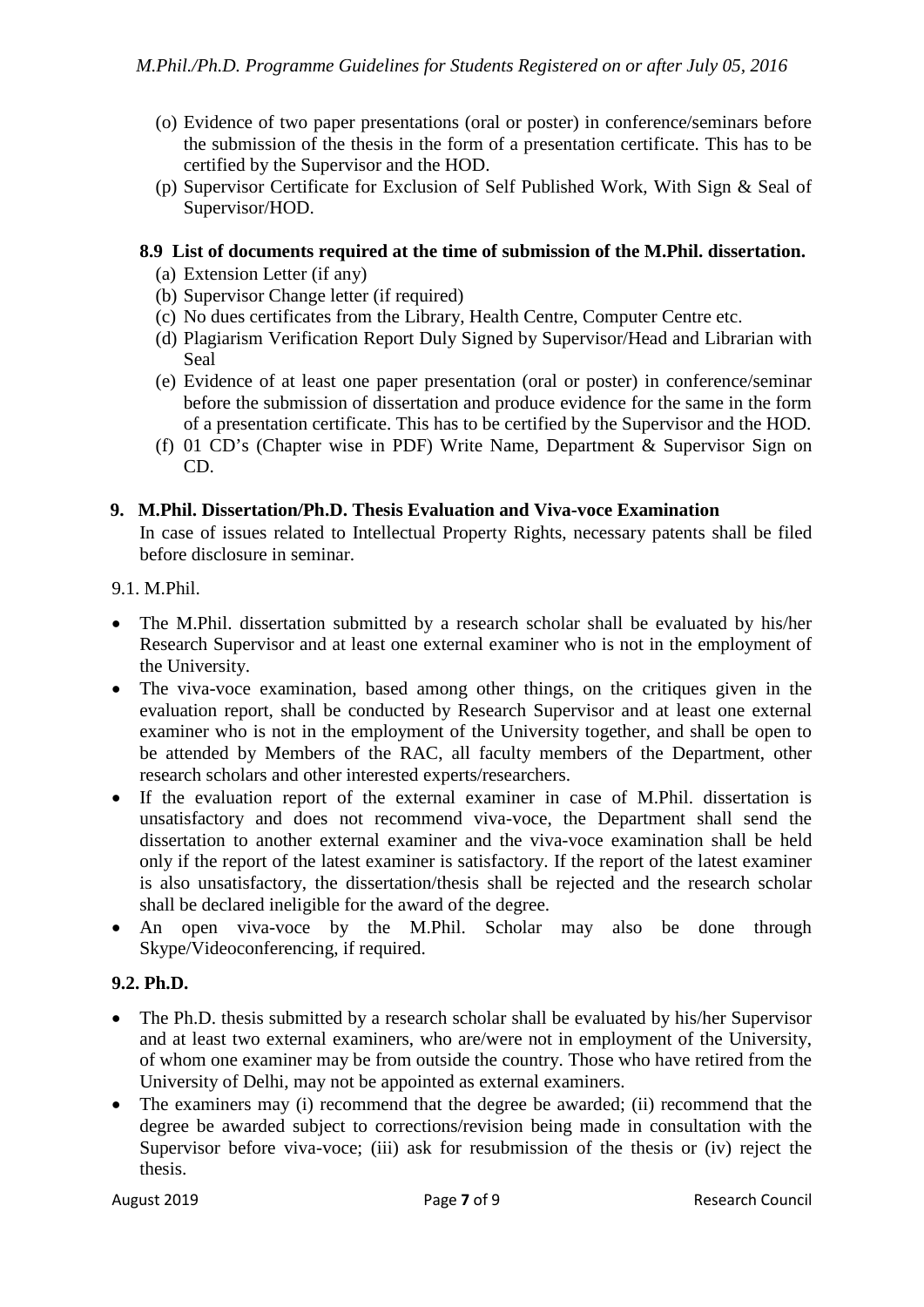- The Supervisor will provide a general report and a technical report based on the comments of all the examiners duly signed by the Supervisor and the HOD to the Examination Branch. Anonymous reports of the examiners should be shared with the research scholar only for the purpose of revision.
- The public viva-voce of the research scholar to defend the Ph.D. thesis shall be conducted only if the evaluation report(s) of the external examiner(s) on the thesis is/are satisfactory and include a specific recommendation for the conduct of the viva voce examination.
- If the evaluation report of the external examiner in case of Ph.D. thesis is unsatisfactory and does not recommend viva-voce, the University shall send the dissertation/thesis to another external examiner out of the approved panel of examiners and the viva-voce examination shall be held only if the report of the latest examiner is satisfactory. If the report of the latest examiner is also unsatisfactory, the thesis shall be rejected and the research scholar shall be declared ineligible for the award of the degree. Communication with external examiners will be coordinated only by the Examination Branch.
- The viva- voce examination, based among other things, on the critiques given in the evaluation report, shall be conducted by the Research Supervisor and at least one of the two external examiners, and shall be open to be attended by Members of the RAC, all faculty members of the Department, other research scholars and other interested experts/researchers.
- The open viva-voce by the research scholar may also be done through Skype/Videoconferencing, if required.
- If the thesis has undergone revision after external evaluation, the soft copies of the final version of the Ph.D. thesis, after revision, must be re-submitted to the Examination Branch. In order to ensure that the soft copy is complete and exact replica of the print version accepted for award of Ph.D., the Department Supervisor/Head must authenticate the softcopy submitted by the scholar.
- Following successful completion of the evaluation process and the announcement of the award of the M.Phil./Ph.D. degree, the University shall submit an electronic copy of the M.Phil. dissertation/Ph.D. thesis to the Examination Branch to be submitted to INFLIBNET for hosting the same to make it accessible to all Institutions/Colleges.
- Prior to the actual award of the degree in convocation, the University may issue a Provisional Certificate to the effect that the Degree has been awarded in accordance with the provisions of the UGC Regulations, 2016.

# **10. Leave Permissible to Research Scholars**

#### **10. 1 General leave and permission to pursue research related to Ph.D. work away from the University of Delhi**

- Any leave of more than thirty days from research work would require prior intimation and approval of the DRC and the BRS or the M.Phil. Committee. This period shall be counted in the total duration for submission of thesis.
- On the recommendation of the Supervisor and the DRC, the BRS may permit the research scholar to be away from the University of Delhi to pursue research related to Ph.D. work for not more than two semesters after completion of the coursework.
- The Supervisor must report absence from research work by research scholar due to illness, maternity leave or other circumstances to the M.Phil. Committee or DRC and BRS. Negligence of research work or any other acts of indiscipline must be recorded and reported to the DRC and the concerned BRS. On receipt of a complaint, the M.Phil.